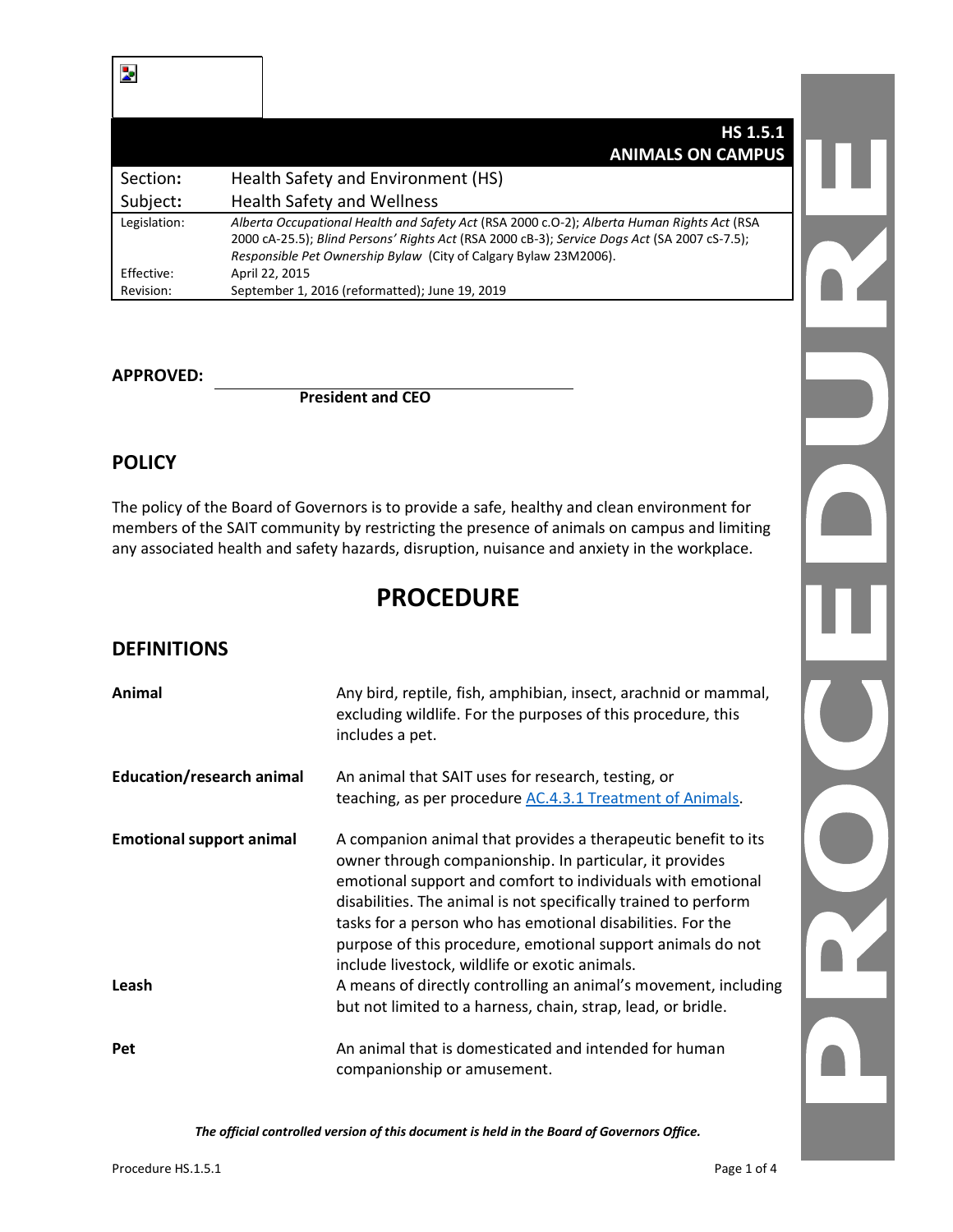

| <b>SAIT community</b> | SAIT's governors, employees, students, contractors, consultants,<br>agents, and volunteers.                                                                                                                                                                                            |
|-----------------------|----------------------------------------------------------------------------------------------------------------------------------------------------------------------------------------------------------------------------------------------------------------------------------------|
| Service dog           | A dog trained as a guide for a disabled person and having the<br>qualifications as prescribed by the Alberta Government's<br>regulations for service dogs. For the purpose of this procedure,<br>a service dog must be accompanied by the person for whom the<br>dog provides service. |
| <b>Working dog</b>    | Includes, but is not limited to, police dogs and rescue dogs.                                                                                                                                                                                                                          |

### **GOVERNING PRINCIPLES**

- 1. This procedure applies to all SAIT lands and to all buildings, facilities and vehicles that SAIT owns, leases or licenses, including the SAIT student residences.
- 2. No animal, whether on SAIT's lands or in SAIT's buildings, facilities or vehicles, shall be permitted to roam at large, disrupt educational activities, or pose a direct threat to the health, safety or welfare of others.
- 3. Owners/handlers are responsible for ensuring that their animals are leashed or appropriately contained (in the case of emotional support animals other than dogs) at all times, are solely responsible for the actions of their animal, and are liable for any injury or damage caused by their animal while on SAIT lands or in SAIT's buildings, facilities or vehicles.

## **PROCEDURE**

- 1. No person may bring an animal into a building, facility or vehicle that SAIT owns, leases or licenses, with the following exceptions:
	- a) An education/research animal.
	- b) A service dog:
		- i) Employees should provide notice to Employee Services, and students should provide notice to Accessibility Services, that they will be accompanied by a service dog.
		- ii) Notice should be provided as soon as reasonably possible in order to minimize barriers on SAIT's facilities and to arrange an accommodation plan.
		- iii) At SAIT's request, owners/handlers must produce an Alberta Government Service Dog Identification Card or an equivalent ID Card issued outside of Alberta that displays a photo of the service dog team.
	- c) A working dog.

*The official controlled version of this document is held in the Board of Governors Office.*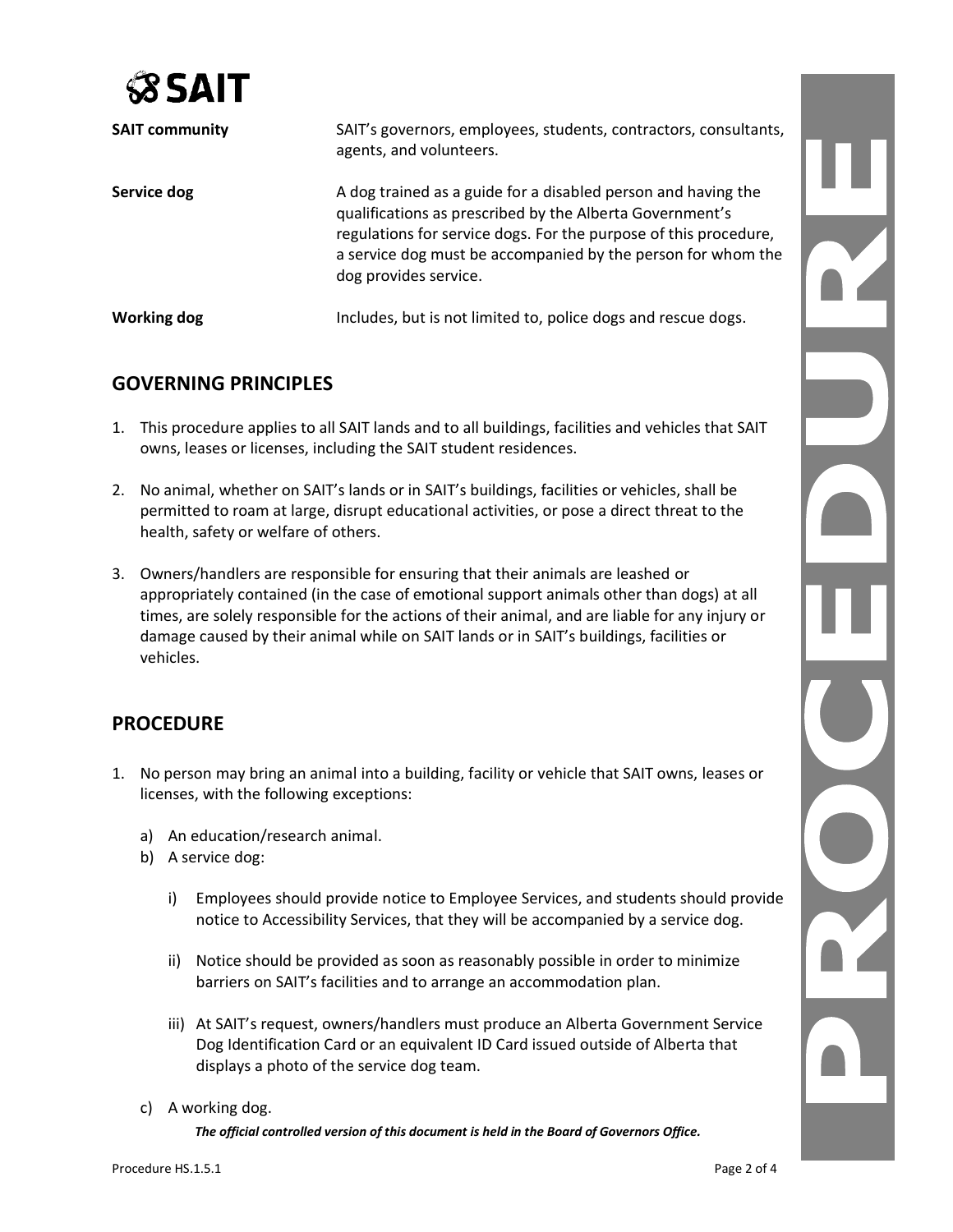

- d) An emotional support animal. Note that an emotional support animal is permitted only in the SAIT Residence, which views such an animal as a reasonable accommodation exception to its "no pets" rule for its residents. It is not permitted in buildings other than the Residence.
- e) As approved by SAIT, as per paragraph 7 of this procedure.
- 2. An animal brought onto SAIT lands or into a building, facility or vehicle that SAIT owns, leases or licenses must be on a leash or appropriately contained (in the case of emotional support animals other than dogs) and under the direct control/supervision of its owner/handler. With the exception of emotional support animals in the Residence, the animal may not be left unattended.
- 3. An animal owner/handler is responsible for picking up and disposing of animal excrement in a responsible manner.
- 4. SAIT may request the City of Calgary Animal and Bylaw Services to remove at the expense of the owner/handler:
	- a) An animal confined in a vehicle if the animal is considered to be endangered, is endangering others, is creating a nuisance or is distressed due to extreme temperatures or poor ventilation.
	- b) A stray or unattended animal.
	- c) An animal whose owner/handler breaches this procedure.
- 5. SAIT may request an animal owner/handler who breaches this procedure to immediately remove the animal.
- 6. An individual wishing to bring an emotional support animal into the SAIT Residence must be approved by SAIT to do so. To obtain approval, the individual must submit a request to SAIT's Accessibility Services department at least 30 days in advance, and must provide supporting documentation as required by the Residence. If SAIT approves the request, the individual must comply with the Residence's rules and requirements at all times, and is responsible for all cleaning and/or repair costs associated with that animal's presence at SAIT.
- 7. If a person or group wishes to bring an animal into a building, facility or vehicle that SAIT owns, leases, or licenses, and the animal is not an education/research animal, service dog, working dog, or emotional support animal:
	- a) The person or group must request and obtain permission to do so from the manager of Operations, the Facilities Management department, using the Request for Exception form, attached as Schedule A, an Associated Document, to this procedure;
	- *The official controlled version of this document is held in the Board of Governors Office.* b) The request must be in relation to a SAIT-approved event;